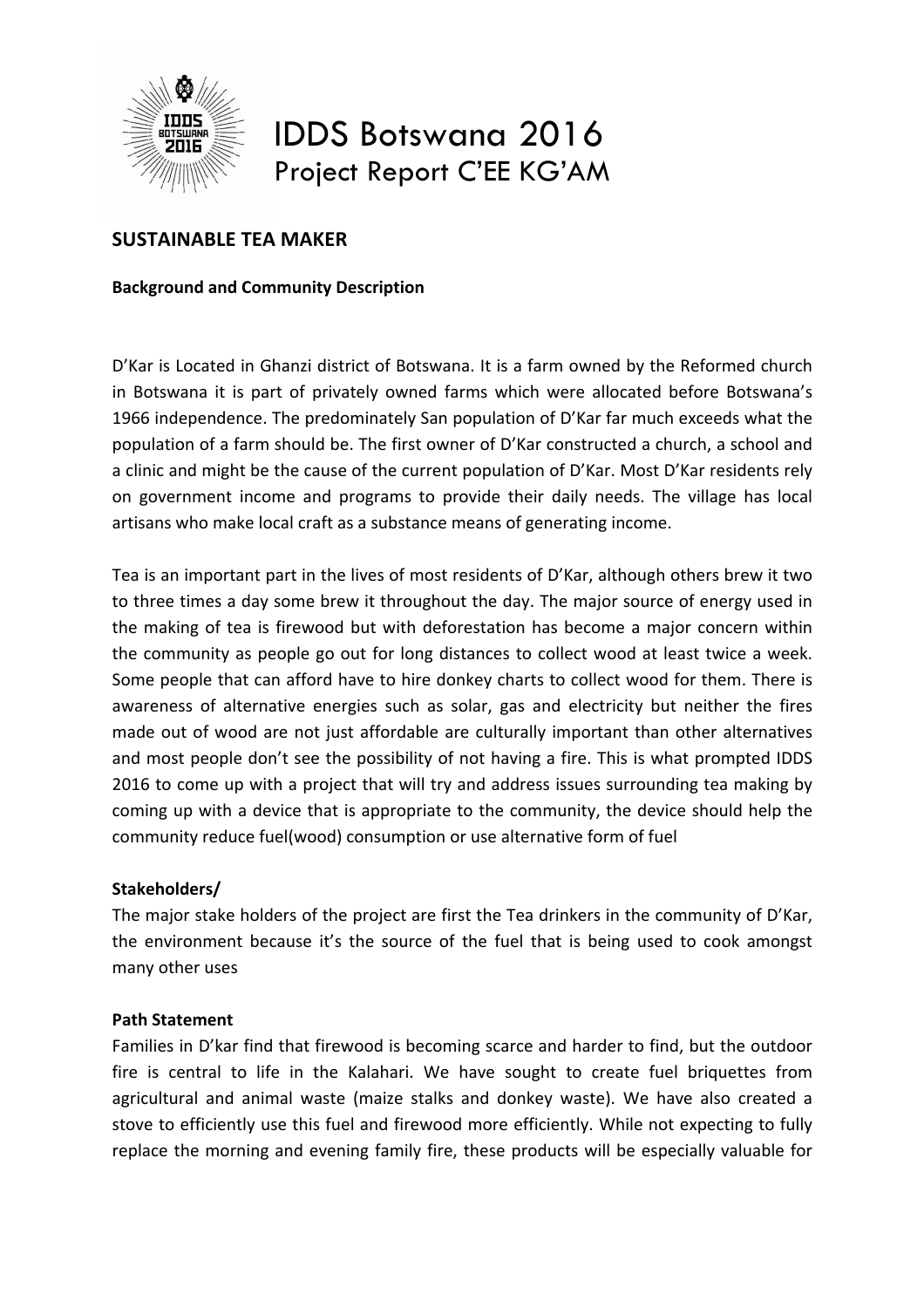smaller quantities of water boiled throughout the day, making already stretched resources go further.

#### **Design Process**

#### **Summary of design process**

The team developed a questionnaire which was delivered in a conversational manner with community members. Whilst in the community member's homes information was also gathered through observation of the communities' current process of tea making and fireplaces. The feedback was used to frame the problem statement and start ideating.

Group members individually ideated and brought these together to the group with sketches of different ideas. It became clear that because of the communities focus on wood fires a means of using wood efficiently was needed, but there was also a desire from the ideation process to explore alternative fuel types because of fire wood scarcity. At this time it was decided that in addition to research on stoves, research and experimentation would also be carried out on using available alternative sources of fuel.

#### **i. Wood efficiency**

The research on efficient wood use focused on 'wood burning rocket stoves' and key design principles such as; transmission of heat to the pot; insulation types; consistency of heat flow; efficient combustion of fuel; shorter chimney means hotter gasses but less efficient and more harmful emissions and vice versa.

An initial prototype was made from a paint-can and food tins. As well as a smaller hand held 'ember-powered' single cup heater. Also a brick rocket stove was created.

These were both displayed at a community review day where we were given feedback on the prototypes.

#### **ii. Alternative fuels**

The community has experience with gas, electricity and solar but these are rarely used as they are seen as too expensive. Therefore the focus was on the creation of charcoal briquettes from agricultural 'waste products' specifically from maize stalks, donkey dung, and grass.

These were shaped using various presser shapes and sizes and binding agents of pounded sorghum and clay, varying the percentage ratio of binder: charcoal powder to make briquettes.

After completing some experiments and drawing upon user feedback we ranked categories of user need and rated each concept according to a declining scale based on priorities established. After the concept evaluation we selected a rocket stove as our final prototype concept.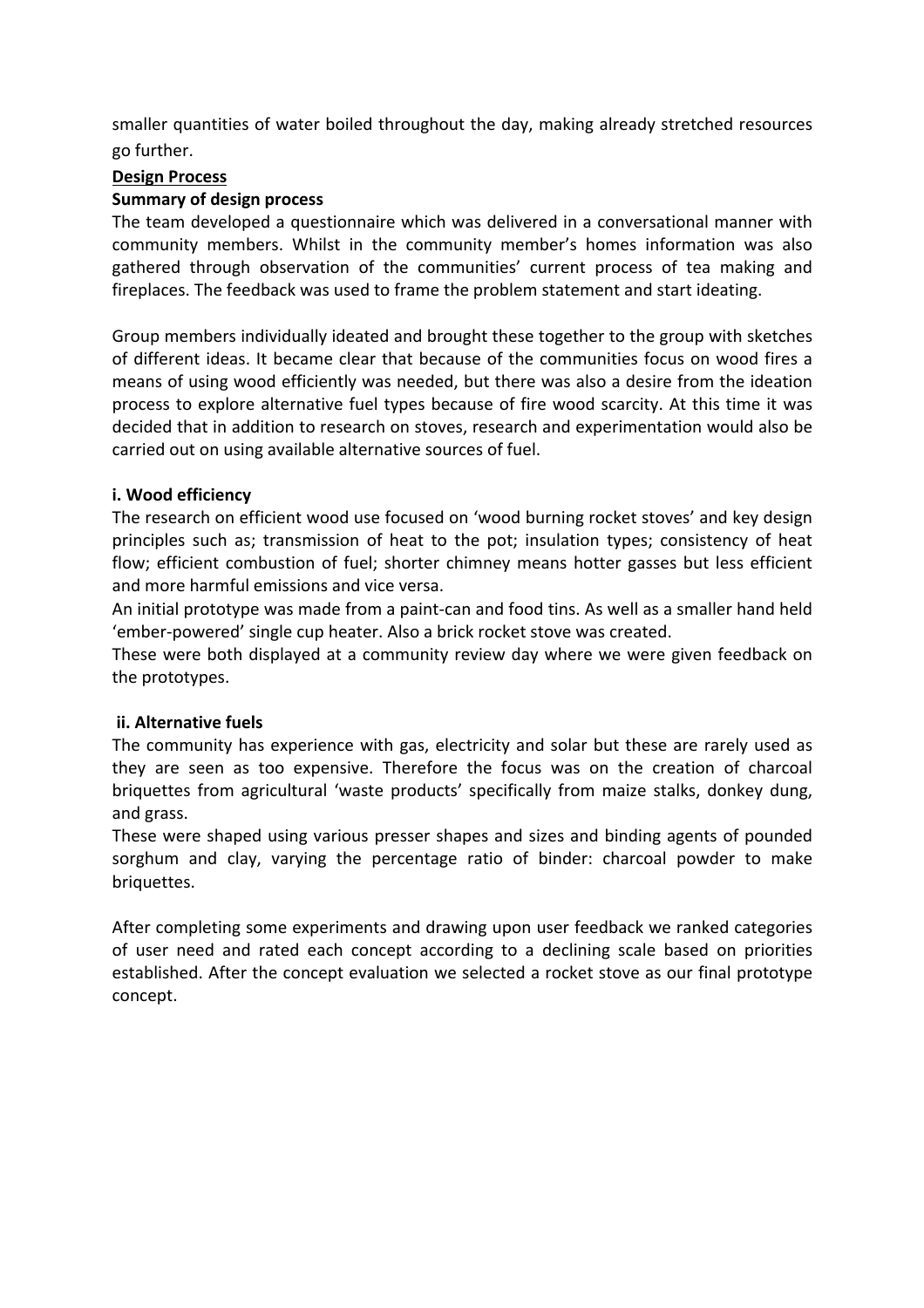| <b>Criteria</b> | Datum (scale<br>rating<br>i.e. | <b>Pipe</b><br>Dual<br>water tank | <b>Standard</b><br>rocket stove | held<br>Hand<br>single cup | <b>Brick stove</b> |
|-----------------|--------------------------------|-----------------------------------|---------------------------------|----------------------------|--------------------|
|                 | out of X)                      |                                   |                                 |                            |                    |
| Efficiency      | 10                             | 5.5                               | 7.5                             | 6                          | 5.4                |
| Safety          | 9                              | 3                                 | 7.4                             | 5.6                        | 7.4                |
| Affordability   | 8                              | 3.8                               | 6                               | 7.4                        | 6.6                |
| Ability<br>to   | 7                              | 3.2                               | 5                               | 6.2                        | 6.6                |
| construct       |                                |                                   |                                 |                            |                    |
| of<br>Ease      | 6                              | 3.8                               | 5                               | 4.8                        | 4.8                |
| operation       |                                |                                   |                                 |                            |                    |
| Flexibility     | 5                              | 2.9                               | 3.8                             | 4                          | 2.8                |
| Durability      | $\overline{4}$                 | 1.9                               | 2.9                             | 2.8                        | 3.6                |
| Total           | 49                             | 24.1                              | 37.6                            | 36.8                       | 37.2               |

# Evaluation Matrix + Brief Description of each of the concepts

# *Concept 1: Dual Pipe water tank rocket stove*

This concept involves two rocket stoves either side of a central water tank. The theory being that the stoves would heat a central water tank between the rocket stoves and also heat a pot of water on the top of the stove.

#### *Concept 2: Standard rocket stove*

The concept of this stove is to have the equal cross section of heat flow from entry of air through to escape of hot air. This allows the heat from the fire in the combustion chamber to create a vacuum and suck the air through into the pipe causing a very efficient burning of the wood resulting in complete combustion. Other technical features include the need for a stand to be created so that only the tips of any sticks fed into the stove are burnt that air flows underneath the sticks. Also the entry pipe to chimney ratio must be 1:3 to allow the efficient burning. The rocket stove principle in this concept evaluation did not have a particular discussion around size of stove. As can be seen the paint-can stove and the final prototype produced the principles are the same but the size and materials are different.

#### *Concept 3: Hand held single cup*

This concept could heat one-two cups of water and would rely upon a pre-lit fuel such as an ember from the fire or a lit briquette. The heater relies upon close contact of the fuel in a chamber under the cup and a blower pipe/pump to feed the fuel with oxygen and heat the cup. This chamber would be insulated and would also have a skirt extending to cover the cup and pass the hot gasses around the cups sides.

#### *Concept 4: Brick rocket stove*

The brick stove follows the same principles of the rocket stove, with an inlet channel and a 1:3 ratio of gas channel from the combustion chamber, creating a vacuum effect and drawing air in to efficiently burn the fuel. The stove would be made of 18 bricks assembled in the correct shape, leaving a channel through the middle. The main advantages being ease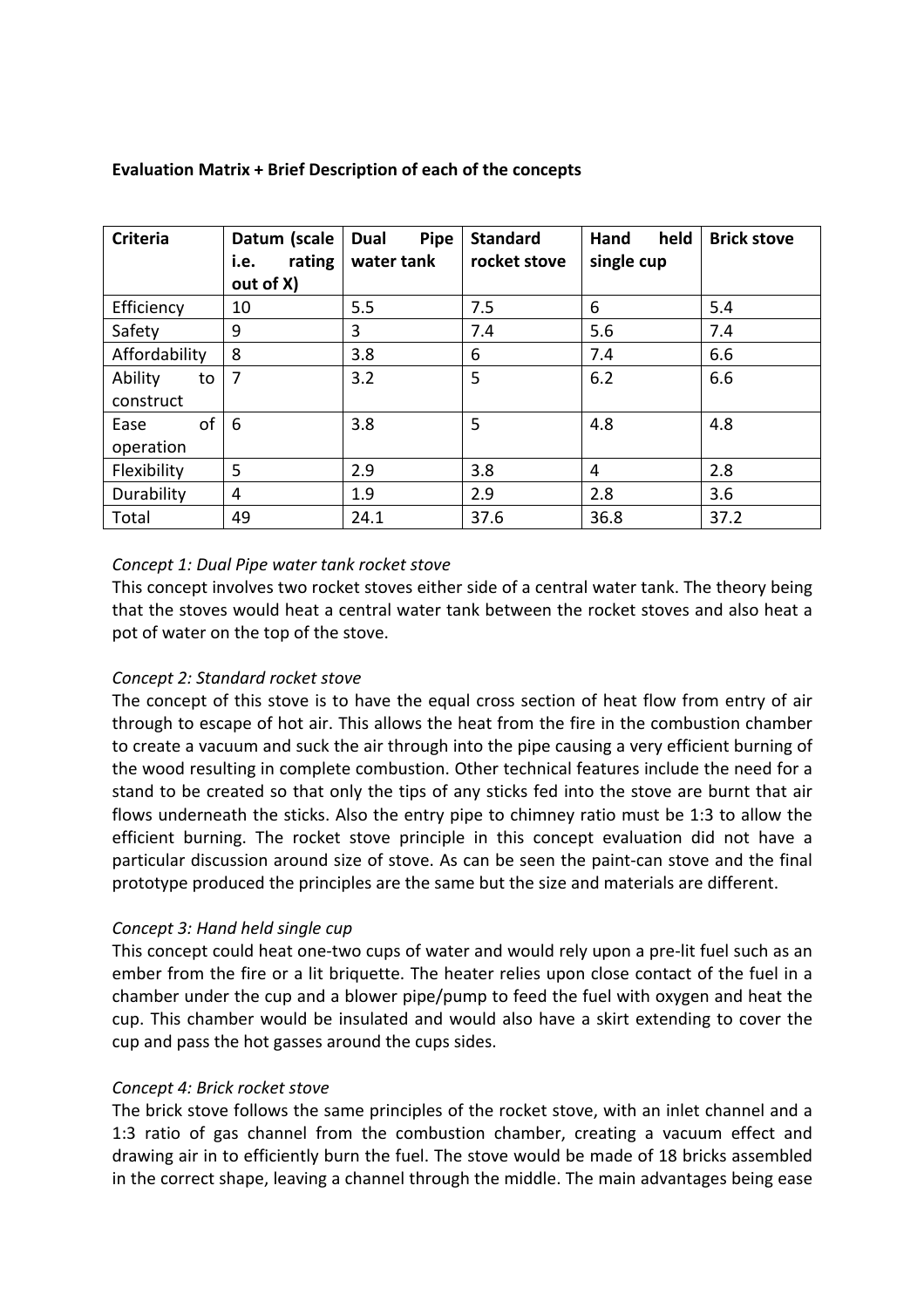of construction and cheap materials. The disadvantages being that the bricks would absorb a lot of the heat instead of transferring the heat to the pot.

#### **Analysis and experimentation**

Experiments were done on alternative sources of fuel to make briquettes. These were done using locally available waste; donkey dung, grass and maize stalks. Results show that briquettes made from donkey dung were most effective and lasted longest compared to those made from maize stalks and grass. Mixing clay with the briquettes made them last longer but did not burn easily or as hot compared to sorghum powder binder. The briquettes with hollows in the center burnt faster and were easier to light, as compared to the solid ones of the same mixture. It is assumed that they burn hotter but this has not been measured. These tests were carried out on a simple 3 stone fire.

Regarding the stove, wood sticks and briquettes were tested on the final prototype and it proved that firewood was more effective than briquettes, because it burned more cleanly and hotter. It is uncertain whether this failure for briquettes to reach the efficiencies of the 3-stone fire testing is due to the height of the rocket stove chimney being too far for the heat to travel from combustion chamber to the pot or if the rocket stove principle itself doesn't work due to no flames and therefore a vacuum not being created.

The stove will boil 1 liter of water in a cast iron 3-legged pot within 10-15 minutes and 350 grams of dry sticks would keep the fire burning for approximately 45 minutes.

|  | <b>Technology/Final Prototype</b> |
|--|-----------------------------------|
|  |                                   |

| <b>User need</b>     | What are you                | How<br>to                   | <b>Good value</b>                  | <b>Better value</b>    |
|----------------------|-----------------------------|-----------------------------|------------------------------------|------------------------|
|                      | going<br>to                 | it?<br>measure              |                                    |                        |
|                      | measure                     | units                       |                                    |                        |
| <b>Efficiency</b>    | Amount of fuel              | Weight of wood              |                                    |                        |
|                      |                             | Weight of coal              |                                    |                        |
|                      | taken<br>Time<br>to<br>boil | Time (x fuel)               |                                    |                        |
|                      | Temperature                 | Wood= degrees<br>centigrade |                                    |                        |
|                      | lost over<br>Heat<br>time   |                             |                                    |                        |
| <b>Safety</b>        | Pot stability               | Three-legged<br>pot support | yes                                | Yes                    |
|                      | Heat at surface             | Degrees<br>centigrade       | 40-45 degrees                      | 25-35 degrees          |
|                      | Gasses                      | Wood= color of<br>smoke     | Clear smoke in<br>2 <sub>min</sub> | Clear smoke in<br>1min |
|                      | Portable<br>(hot<br>firing) | Suitable handles            | yes                                | Yes                    |
| <b>Affordability</b> | cost of product             | pula                        | 200-250                            | 150 or less            |
|                      | maintenance                 | Pula/time                   | 100 or less in a                   | 100 or less in 5       |

#### User needs and design requirements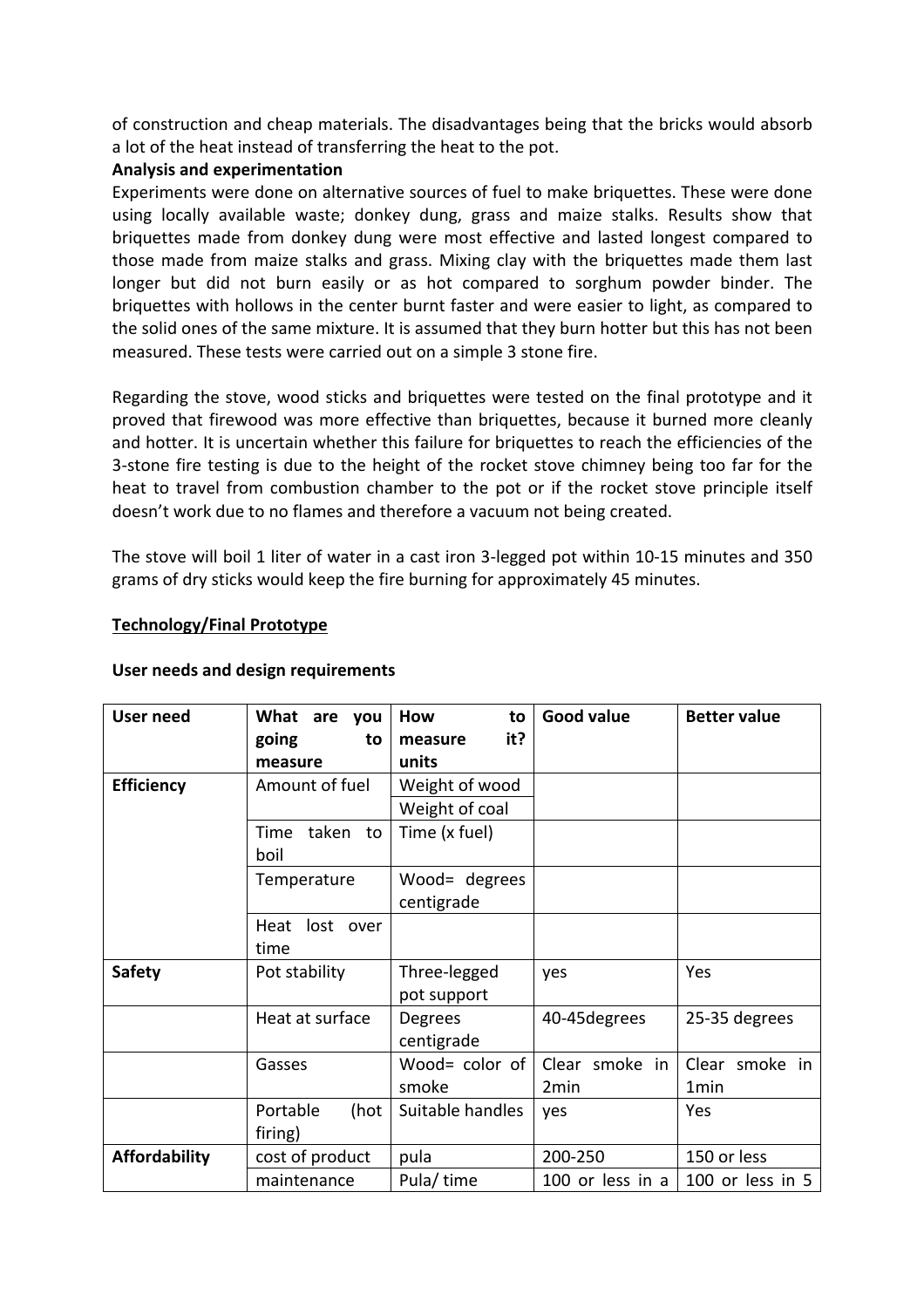|                                   |                                                  |                                       | year                           | years                                       |  |
|-----------------------------------|--------------------------------------------------|---------------------------------------|--------------------------------|---------------------------------------------|--|
| <b>Ability</b><br>to<br>construct | Availability<br>of <sub>1</sub><br>raw materials | availability                          | Available<br>and<br>affordable | Available<br>and<br>50%<br>scavenge<br>able |  |
|                                   | of<br>Ease                                       | Skill level                           | <b>Basic skills</b>            | <b>Novice</b>                               |  |
|                                   | construction                                     |                                       |                                |                                             |  |
| of<br>Ease                        | Cleaning of ash                                  | Time                                  | than<br>Less                   | Less<br>than                                |  |
| operation                         |                                                  |                                       | 3minutes                       | 1minute                                     |  |
|                                   | Easy to light                                    | time                                  | than<br>Less                   | than<br>Less                                |  |
|                                   |                                                  | Time                                  | <b>5minutes</b><br>than        | 1minute<br>than                             |  |
|                                   | Seeing if fire is                                |                                       | Less<br>10seconds              | Less<br>2seconds                            |  |
|                                   | on<br>Ability to learn                           | time                                  | <b>5minutes</b>                | 2minutes                                    |  |
|                                   | easy                                             |                                       |                                |                                             |  |
| <b>Flexibility</b>                | Size of pot                                      | Pot varieties                         | $2 - 3$<br>pot                 | $3 - 4$<br>pot                              |  |
|                                   |                                                  |                                       | types/sizes                    | types/sizes                                 |  |
|                                   | In rain                                          | Capability                            |                                | Yes                                         |  |
|                                   | Outdoor                                          | Capability                            |                                | Yes                                         |  |
|                                   | Indoor                                           | capability                            |                                | Yes                                         |  |
|                                   | Portability                                      | <b>Dimensions</b><br>(length X width) | 45-50                          | 50-55                                       |  |
|                                   |                                                  | Weight                                | Less than 5kg                  | Less than 3kg                               |  |
|                                   | Fuel dimension                                   |                                       |                                |                                             |  |
| Number of fuel                    | Ability<br>to<br>use                             | uses                                  | yes                            | yes                                         |  |
| types                             | coal/wood                                        |                                       |                                |                                             |  |
| <b>of</b><br><b>Number</b>        | Blowing                                          |                                       |                                |                                             |  |
| interactions                      | Feeding                                          |                                       |                                |                                             |  |
| <b>Durability</b>                 |                                                  | time                                  | 2-3years                       | 3years or more                              |  |
| <b>Others</b>                     | Heating                                          |                                       | <b>No</b>                      | Yes                                         |  |
|                                   | Cooking                                          |                                       | <b>No</b>                      | yes                                         |  |
|                                   |                                                  |                                       |                                |                                             |  |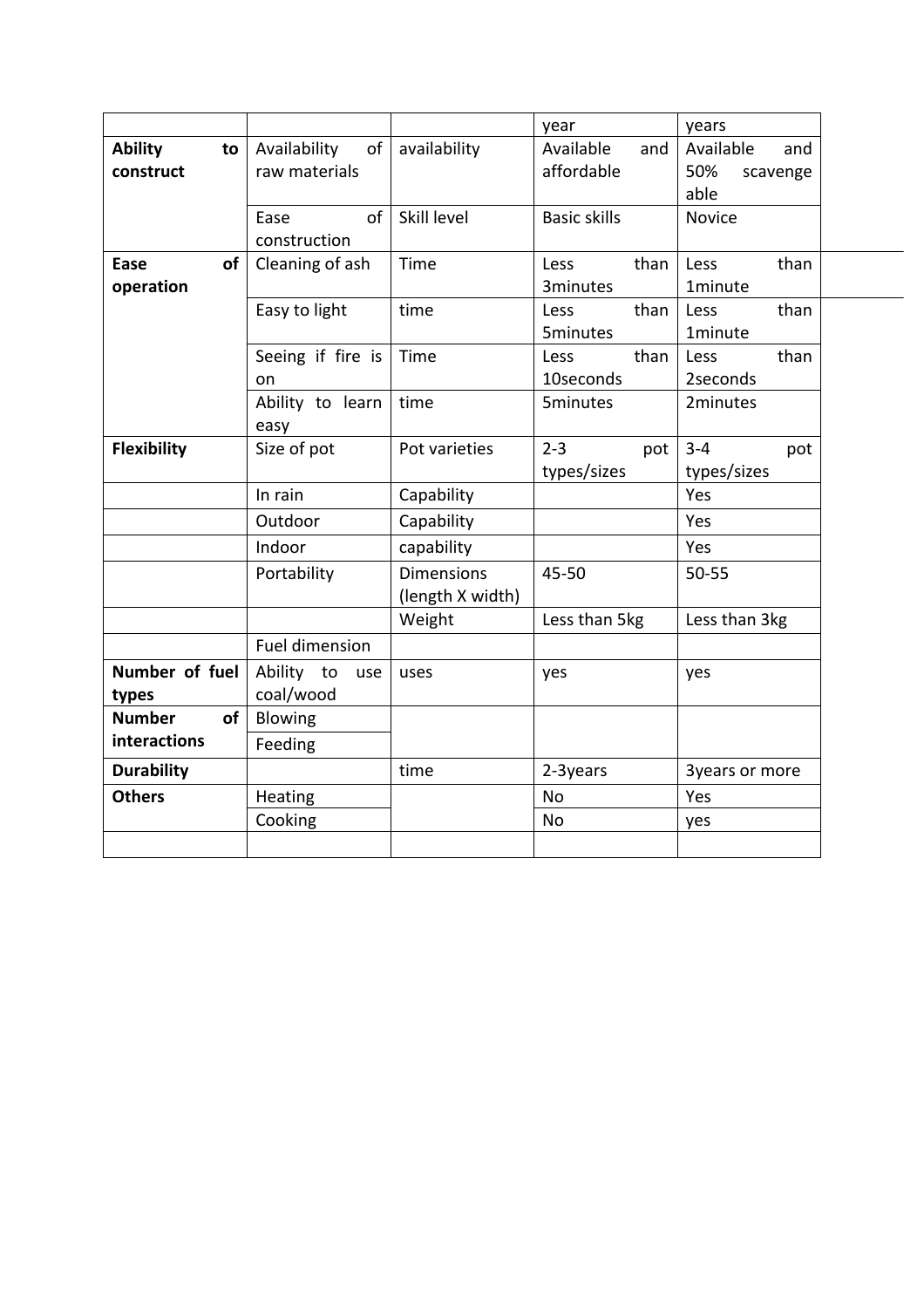



# **How it works**



zx

A rocket stove is very efficient because it burns the fuel at a high temperature. It is fueled by small pieces of wood or briquettes placed horizontally into the burning chamber. One load of wood, approximately 370g, is the amount that can be tightly fit into an 85mm square chamber. This can boil 1liter of water in a 3legged iron cast pot within 10-15minutes and even continue burning. A typical burn session lasts 30-45 minutes and consumes just 1 load. And yes, the log does continue to burn cleanly with bright flame on its own coals; *adequate temperature is maintained by the insulated firebox.)* The wood burns slower and much more efficiently than a traditional stove. Air flows in beneath the wood through the inlet pipe and its preheated. There is ash between the chamber and the outer casing which insulates the combustion chamber thus creating a strong hot draft. Smoke is drawn through the flame and completely combusts preventing harmful emissions from exiting the stove. The hot air current forms a heat skirt around the pot causing it to heat quickly.

The rocket stove also provides heat after fire is no longer burning. The fire transfers heat to surrounding elements of the stove while it is hot. Once the fire is gone, the elements continue to give off heat hours after there is no combustion takes place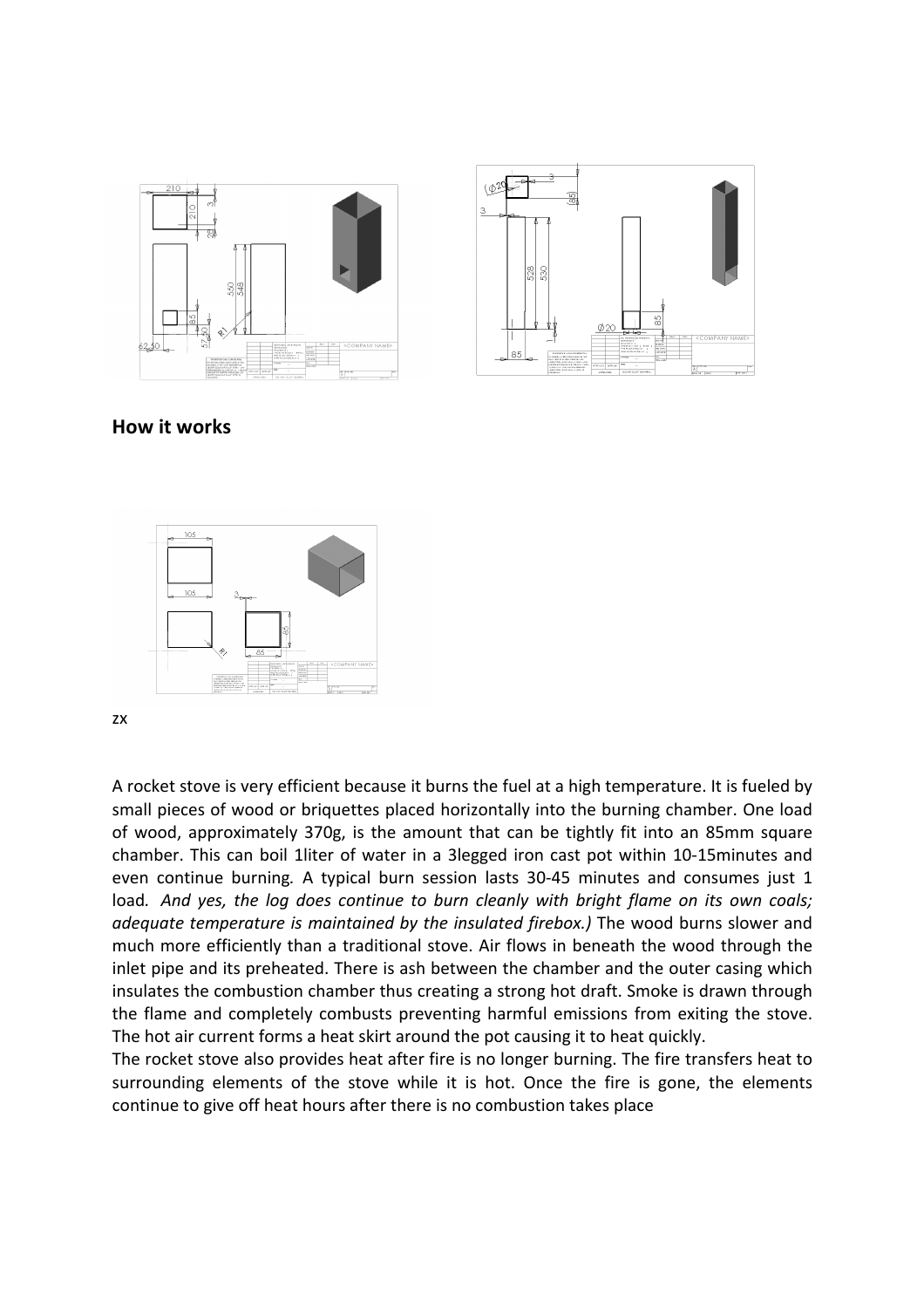#### **Performance**

The product achieved its aim of being sustainable; using a small amount of fuel but it can still be replicated and improved upon to perform better. It burns wood twice as efficient as traditional methods used. Ash which is used as insulation in the stove works well but the problem is it makes the stove heavy. Measurements between the top of the combustion chamber and the pot need to be reduced to allow more heat to be directed to the pot instead of it escaping.

#### **Tools and Materials required**

| <b>Material</b>   |            |       | Quantity  |
|-------------------|------------|-------|-----------|
| 1mm               | Galvanized |       | 550x840mm |
| steel             |            |       |           |
| 2mm               | Mild       | steel | 340x635mm |
| pipes             |            |       |           |
| Ash compact/loose |            |       | No Data   |
|                   |            |       |           |

#### **Community engagement**

At the start of the project the sustainable tea maker group visited the community to do a mini research to catch a gimps of what the community think about such a project and if they would like to help out with the projects with exception of one many said tea making was not a problem but cooking for it consumed the majority of the fuel but they all said they would love to be a part of the project and phone numbers were exchanged which were used to call the community members and during the community review many community members should interest in the rocket stove concept and the charcoal briquettes which were made out of donkey waste and agricultural waste and the community did input what they would like to see on the rocket stove to make there interaction with the stove easier and more efficient.

#### User feedback

After the first prototype that was made out of tin cans the community was impressed but they had a few issues that they brought out, they wanted to know how ash will be removed from the stove, and they wanted to find out how much time it would take to boil water, they asked for different sizes of the stove in order for the stove to accommodate different sizes of pots and if the stove would be used to cook meals and not only tea, they wanted to know if the stove would be used inside the house because the stove produced less to no white smoke or as a heater inside the house in winter

#### **Troubleshooting**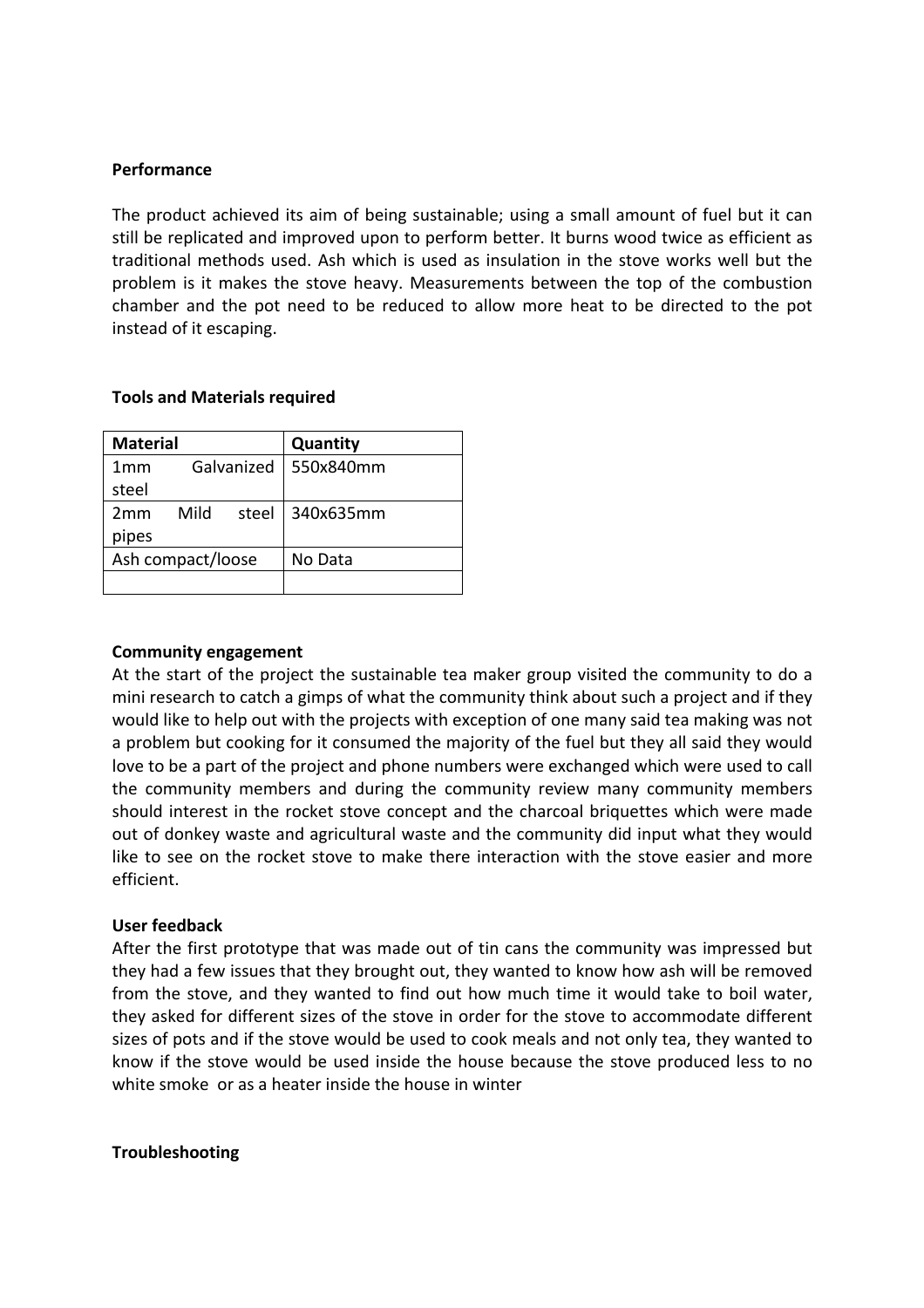Trying to find the balance between efficiency, safety, durability and affordability ... where major concerns and because no tests have been done for gas emissions it is still hard to be sure that the stove can be used indoors and the team has not tested how effective the stove would be if used only for heating and the project was concerned about ... and our insulators still remain very heavy because there was limited knowledge and resources available in the area, the team decided to use ash as un insulator because it was light and readily available and was tested first in a compacted state and a loose state, the results were such that the compacted ash provided slow transfer of heat to the outer container of the stove but kept a lot of heat to itself and the loose ash provided faster heat transfer to the required destination but allowed a lot of heat to the casing of the stove then our solution was to have a double insulation where the inner layer is loose ash and the outer layer out of compacted ash which made the stove safe but heavy as well.. Another problem the project team face was to choose what size of pots the stove was going to accommodate, our primary user was a 45-year-old woman named Qasa and she had a family with of 4 kids and lives close to an extended. Qasa required more than one pot for tea making but with the dynamics of the current stove it only allowed a one litter three-legged pot and an aluminum flat pot with a skirt and without a skirt it can allow an extra big pot or two but the performance of the stove is reduced with the skirt the solution to this was not resolved but the team was looking in adding a variety of skirt types or an adjustable skirt and a base of the stove that can accommodate multiple sizes of the three-legged pot.

# **Project Future**

Due to having working prototypes and having received positive interest from the community we believe that this project is viable although we acknowledge certain technical requirements which need to be improved.

The value that the products add for users include; Time is gained in the cooking/boiling process due to the power and heat transfer of the stove. Lots of time is also gained in the users' weekly schedule as the stove uses wood more efficiently and so the need for regular trips to gathering large quantities of fire wood is reduced.

Economic gains are made for the users who purchase firewood due to the need for less fuel and will be greatly reduced by users who adopt the practice of making briquettes from waste materials.

Convenience and lifestyle gains are made due to the portable nature of the stove allowing cooking/boiling to take place inside during rainy seasons. The stove due to being clean burning can also be used inside to heat the house in the winter.

Health gains are made due to less smoke being inhaled from incomplete combustion on the regular fire. Health gains are also made due to reducing the demands on the body and backs of users carrying heavy portions of firewood.

The value for other stakeholders include; the environment: There are gains to the environment due to less wood being used and less  $CO<sup>2</sup>$  being produced. The community: There are gains to the community due to a changed mindset regarding the environment, their 'waste' products and making/innovation.

Technical challenges with the prototype stove include: The current insulation of wet and loose ash is too heavy. Research and experimentation needs to be done with alternative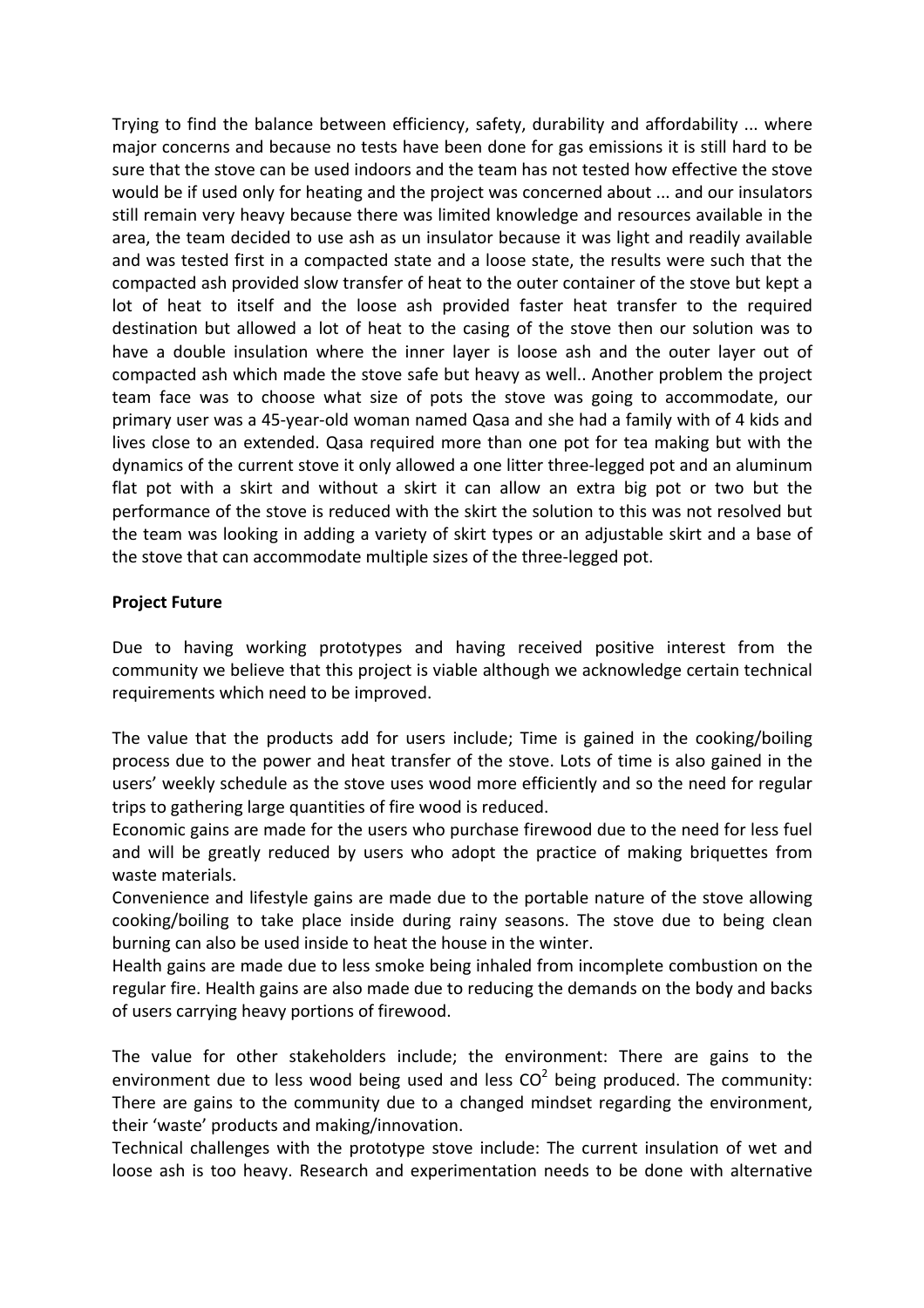insulation including: fiberglass; different clay consistencies (with binders such as sawdust or grass). The weight is a challenge – mostly due to the insulation. The height of the stove is perhaps too large and an issue for users. Regarding the efficient use of briquettes, the height of the stove is an issue. Specifically, the chimney pipe, is too long from the combustion chamber and as the briquettes rely upon direct heat rather than flames much of the heat is lost in the chimney. Conversely, the height of the chimney is needed to draw air in via the rocket stove principle for the efficient wood burning. Adaptions to the top of the stove, regarding the pot stand, are needed. Holes in the top to allow 3 legged pots to sink and sit closer to the hot gasses. The current shape of the stove will likely be adapted to circular allowing a tighter fit of pots and skirt allowing the gas flow to move closer and faster around the pots and increase the transfer of heat. Potentially adapting the diameter of the chimney/gas pipe/entrance pipe to a larger or smaller size depending on the size of the overall stove (smaller) or the need for entering larger pieces of wood. There is a desire to create a briquette presser which can make/cut many briquettes at the same time. There is uncertainty about the durability of the 2mm mild steel used for the chimney and research needs to be done into other metals are more suitable/available/affordable.

#### **Continuity/dissemination model**

In the coming weeks we will connect with some of the users whose phone numbers have been recorded and who we have started building a relationship with. We will work with them to gain user feedback. This is likely to be in a number of ways, notably loaning them two of the prototypes to trial for a week and give us their views. We will also host a focus group session. 5 out of 6 of our team are from Botswana, of these: 3 are based in the capital city Gaborone and have easy access to the tools and resources of the University of Botswana (UB). 1 participant lives in Raykops, Botswana and is well connected to many community groups for women's empowerment and youth. 1 participant is based in Dkar and will continue using the innovation centre. In the coming months the participants from UB will return to Dkar 1 or 2 weekends in the next 6 months and can lend support including the potential for UB design interns to come and work on packaging etc. The participant from Raykops will be vehemently establishing training on briquette making with his associated community groups in Raycops immediately after the IDDS summit. He will travel to Dkar in the coming months to run a briquette making workshop. The participant from Dkar will aim to recruit 15 people from the village in the coming months to manufacture the stove (once a second prototype has been developed). It is as yet unclear whether or not these people will be expecting to be established as entrepreneurs hoping to sell the product. The participant from Dkar will aim to display the product at next year's Ghanzi district annual agricultural show. The team and specifically the innovation centre in Dkar will reach out and connect with the IDIN chapter in Zambia. We would also like IDIN partner universities to consider using the project for continued research.

**Anticipated risks and challenges**